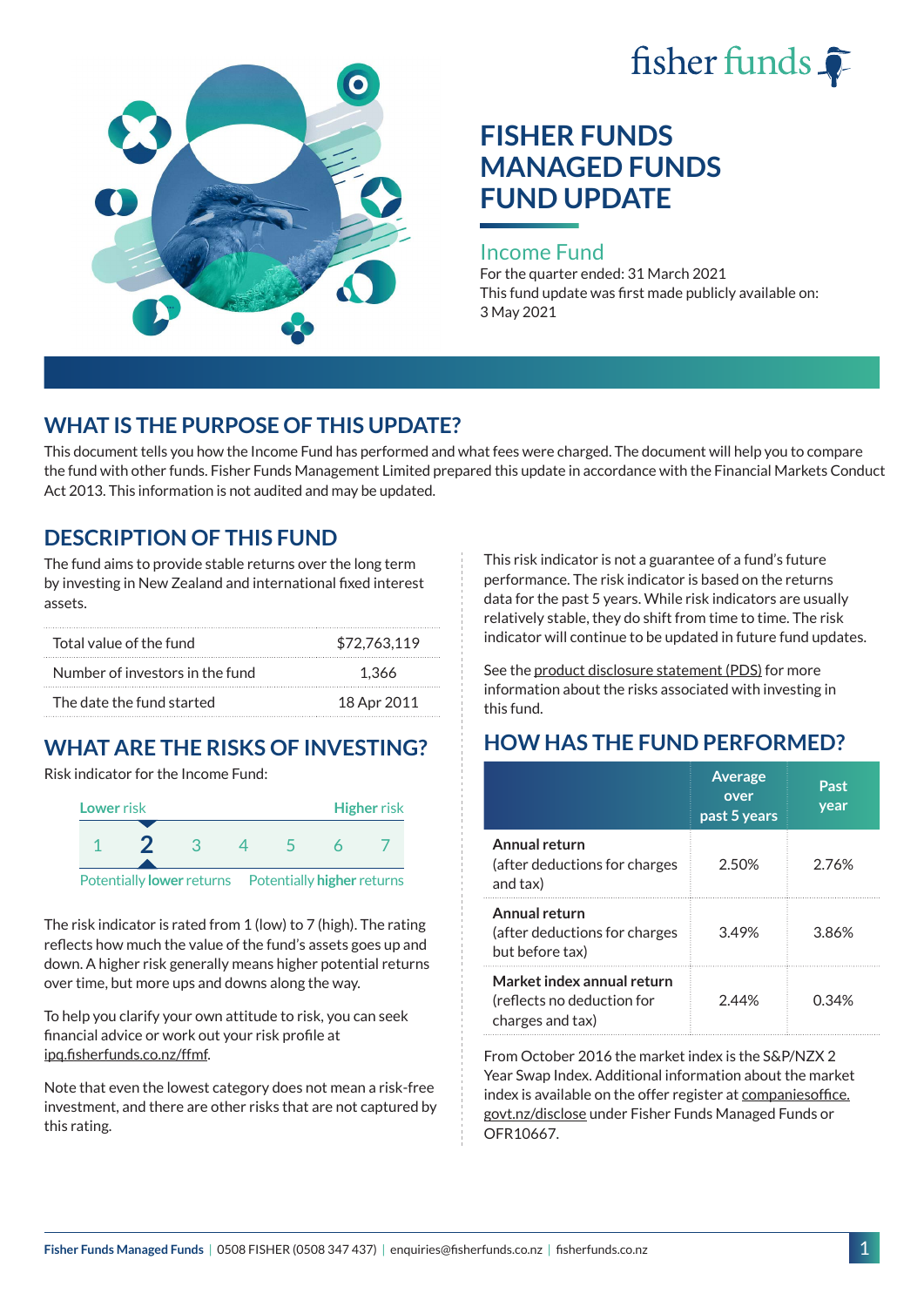## **ANNUAL RETURN GRAPH**



This shows the return after fund charges and tax for each year ending 31 March since the fund started. The last bar shows the average annual return since the fund started, up to 31 March 2021.

**Important:** This does not tell you how the fund will perform in the future.

Returns in this update are after tax at the highest prescribed investor rate (PIR) of tax for an individual New Zealand resident. Your tax may be lower. The market index return reflects no deduction for charges and tax.

### **WHAT FEES ARE INVESTORS CHARGED?**

Investors in the Income Fund are charged fund charges that include GST. In the year to 31 March 2020 these were:

|                                                       | % of net asset value |  |
|-------------------------------------------------------|----------------------|--|
| <b>Total fund charges</b>                             | $1.03%$ <sup>1</sup> |  |
| Which are made up of:                                 |                      |  |
| <b>Total management and</b><br>administration charges | 1 0.3%1              |  |
| Inding:                                               |                      |  |
| Manager's basic fee                                   | 0.86%                |  |
| Other management and<br>administration charges        | 0.17 <sup>%</sup>    |  |
| <b>Total performance-based fees</b>                   |                      |  |

Small differences in fees and charges can have a big impact on your investment over the long term.

#### **EXAMPLE OF HOW THIS APPLIES TO AN INVESTOR**

Katie had \$10,000 in the fund at the start of the year and did not make any further contributions. At the end of the year, Katie received a return after fund charges were deducted of \$276 (that is 2.76% of her initial \$10,000). Katie did not pay other charges. This gives Katie a total return after tax of \$276 for the year.

## **WHAT DOES THE FUND INVEST IN?**

#### **Actual investment mix**

This shows the types of assets that the fund invests in.



#### **Target investment mix**

This shows the mix of assets that the fund generally intends to invest in.